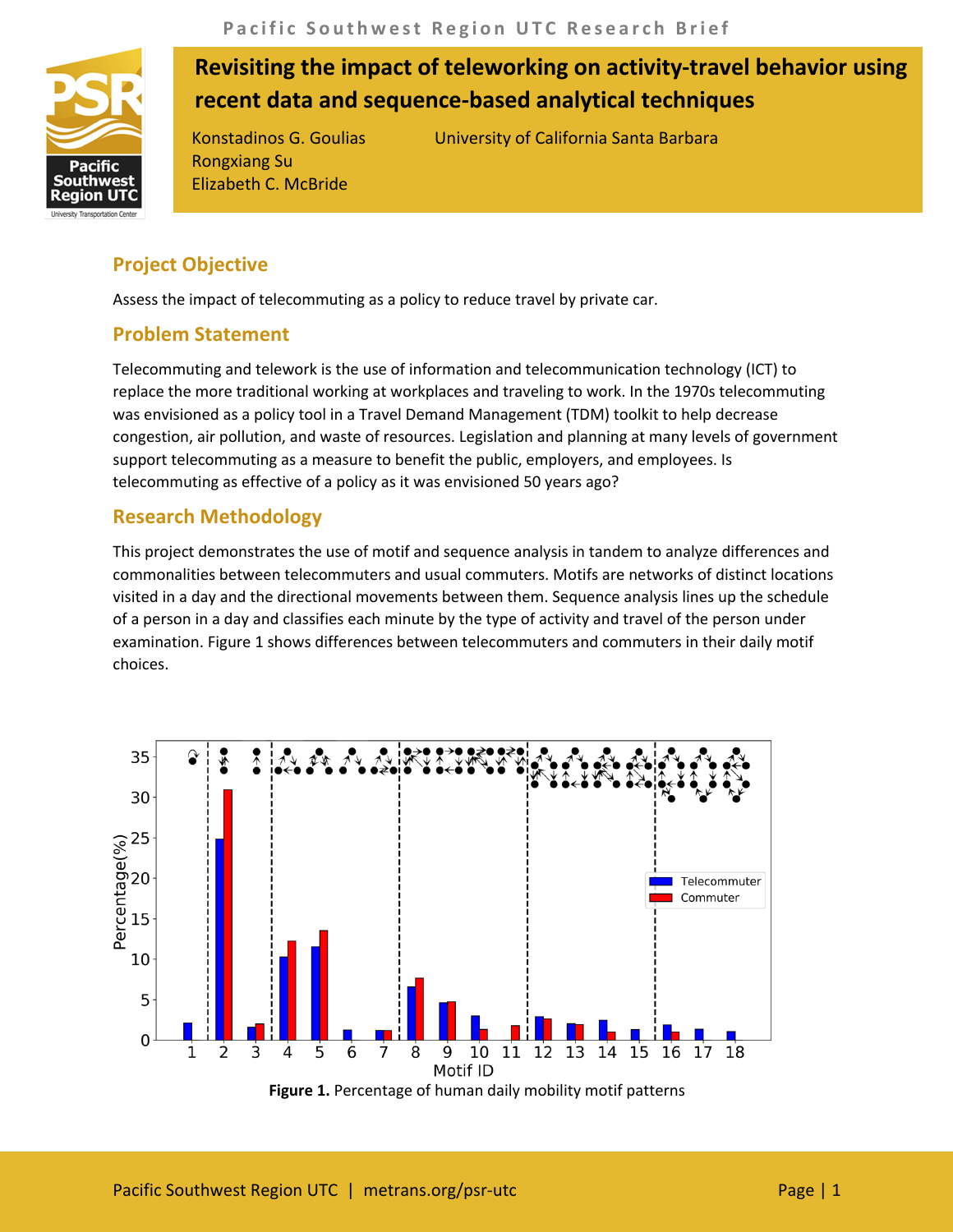#### **Results**

In terms of substantive findings, telecommuters are by far more diverse in their allocation of time to places, activities, and travel. Approximately 20% of telecommuters stay at home all day during a workday, while only 8% of commuters do. Telecommuters that have at least one trip during their workday accrue more vehicle miles travelled and number of trips than their commuter counterparts. However, they drive alone less and tend to have more complex schedules visiting more locations. Within both groups, however, we have substantial variation in activity participation and travel. As expected, a substantial proportion of commuters display morning and afternoon peaks of arriving at and departing from work, and telecommuters do not show this pattern. In addition, telecommuters do not only perform work tasks from home, but, during a day they travel to a variety of locations to either visit customers and/or use their spatio-temporal schedule flexibility to perform work tasks from locations other than home. Similarly, seniors who enjoy higher activity and travel flexibility due to leadership of work positions or retirement use telecommuting in a variety of different ways. Using motif analysis, a particularly good tool for this type of analysis, we correlate the diverse daily mobility patterns with socio-demographic characteristics as well as built environment factors. We find that 15 distinct motifs can capture 82.17% and 86% of the total senior respondents on workdays and non-workdays, respectively. Seniors are more likely to have simple motifs with three or fewer distinct locations on nonworkdays, while they present more complex motifs during workdays. Given 65% of the included seniors are retired, a large number of seniors present diverse and complex daily mobility patterns instead of staying at home all day. Seniors tend to drive alone more on workdays than non-workdays, and accordingly, they tend to have more carpooling trips on non-workdays. In addition, given the similarity between the urban core, urban district, and urban neighborhood in function and spatial proximity, there is significant heterogeneity in the daily mobility patterns among seniors living in these areas. In terms of the effects of built environment variables, we find that seniors living in areas with higher percentages of single-family housing units are most likely to stay at home on workdays. In addition, population density, employment density, intersection density, and job accessibility have no significant impacts on senior's daily mobility patterns.

The mobility patterns and daily schedules will be most likely dissimilar in different settings due to national, cultural, policy, and infrastructure differences. One could imagine many potential differences in telecommuters' daily schedules between those in more developed environments where telecommuting has been a mature and relatively popular practice and those from less developed places that lack the ICT infrastructure making this option less popular. Transportation infrastructure also has important impacts on telecommuters' daily mobility patterns as well as daily schedules of activities and travel. People living in California mostly rely on automobiles than other transportation modes, which is confirmed in this study for telecommuters and commuters who drive alone the most and telecommuters who made at least one trip. They have 1.37 more VMT as well as 0.53 more trips in a day compared to commuters. Telecommuters living in neighborhoods where grocery stores, restaurants, gyms, and other types of activity opportunities are easy to access are presumably less likely to be selected over driving alone to activity opportunities with longer distances. Telecommuters living in rural areas with low accessibility to places are more likely to visit multiple places to fulfill their daily needs and drive longer distances. As documented in this study when we examine seniors, we find a variety of daily mobility patterns by different groups indicating a strong need to be socially engaged. Meanwhile, seniors in California still rely heavily on automobiles to meet their daily transportation needs. In other words, the findings unveil the deficiency of other transportation mode development and the constraints of automobiles on elderly's daily mobilities in California. In terms of transportation design in the future,